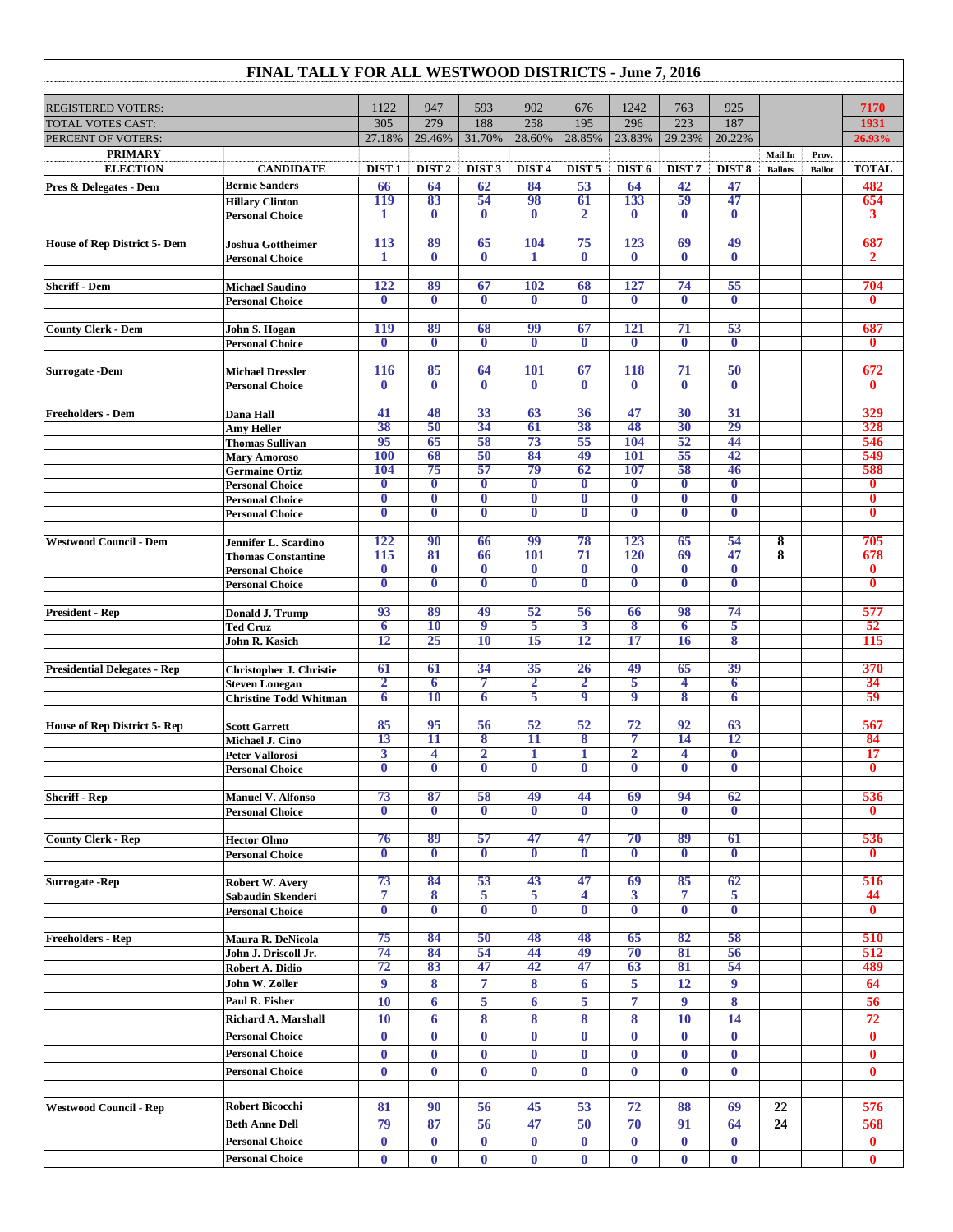## **FINAL TALLY FOR ALL WESTWOOD DISTRICTS - June 7, 2016**

| FINAL TALLY FOR ALL WESTWOOD DISTRICTS - June 7, 2016 |                               |                   |                   |                   |                   |               |               |                   |                   |                |               |                         |
|-------------------------------------------------------|-------------------------------|-------------------|-------------------|-------------------|-------------------|---------------|---------------|-------------------|-------------------|----------------|---------------|-------------------------|
| <b>REGISTERED VOTERS:</b>                             |                               | 1122              | 947               | 593               | 902               | 676           | 1242          | 763               | 925               |                |               | 7170                    |
| <b>TOTAL VOTES CAST:</b>                              |                               | 305               | 279               | 188               | 258               | 195           | 296           | 223               | 187               |                |               | 1931                    |
| PERCENT OF VOTERS:                                    |                               | 27.18%            | 29.46%            | 31.70%            | 28.60%            | 28.85%        | 23.83%        | 29.23%            | 20.22%            |                |               | 26.93%                  |
| <b>PRIMARY</b>                                        |                               |                   |                   |                   |                   |               |               |                   |                   | Mail In        | Prov.         |                         |
| <b>ELECTION</b>                                       | <b>CANDIDATE</b>              | DIST <sub>1</sub> | DIST <sub>2</sub> | DIST <sub>3</sub> | DIST <sub>4</sub> | DIST 5 DIST 6 |               | DIST <sub>7</sub> | DIST <sub>8</sub> | <b>Ballots</b> | <b>Ballot</b> | <b>TOTAL</b>            |
| <b>Dem County Committee Male -D</b>                   | <b>Thomas M Constantine</b>   | 119               |                   |                   |                   |               |               |                   |                   |                |               | 119                     |
| <b>Dem County Committee Male -D</b>                   | <b>Personal Choice</b>        | $\bf{0}$          |                   |                   |                   |               |               |                   |                   |                |               | $\mathbf{0}$            |
| <b>Dem County Committee Female -D</b>                 | <b>Kathryn Mundhenk</b>       | 117               |                   |                   |                   |               |               |                   |                   |                |               | 117                     |
| <b>Dem County Committee Female -D</b>                 | <b>Personal Choice</b>        | $\bf{0}$          |                   |                   |                   |               |               |                   |                   |                |               | $\mathbf{0}$            |
| Dem County Committee Male -D'                         | <b>Erick G. Martinez</b>      |                   | 87                |                   |                   |               |               |                   |                   | 2              |               | 89                      |
| Dem County Committee Male -D'.                        | <b>Personal Choice</b>        |                   | $\overline{0}$    |                   |                   |               |               |                   |                   |                |               | $\mathbf{0}$            |
| <b>Dem County Committee Female -D</b>                 | <b>Marlene Salerno</b>        |                   | 89                |                   |                   |               |               |                   |                   | 2              |               | 91                      |
| <b>Dem County Committee Female -D</b>                 | <b>Personal Choice</b>        |                   | $\mathbf{0}$      |                   |                   |               |               |                   |                   |                |               | $\mathbf{0}$            |
| Dem County Committee Male -D.                         | <b>Christopher Whalen</b>     |                   |                   | 70                |                   |               |               |                   |                   |                |               | 70                      |
| Dem County Committee Male -D.                         | <b>Personal Choice</b>        |                   |                   | $\bf{0}$          |                   |               |               |                   |                   |                |               | $\mathbf{0}$            |
| <b>Dem County Committee Female -D.</b>                | <b>Kathleen McGuire</b>       |                   |                   | 61                |                   |               |               |                   |                   |                |               | 61                      |
| <b>Dem County Committee Female -D.</b>                | <b>Bermari Roig</b>           |                   |                   | 12                |                   |               |               |                   |                   |                |               | 12                      |
| <b>Dem County Committee Female -D.</b>                | <b>Personal Choice</b>        |                   |                   | $\overline{0}$    |                   |               |               |                   |                   |                |               | $\overline{\mathbf{0}}$ |
| Dem County Committee Male -D                          | <b>Christopher Allen Ruel</b> |                   |                   |                   | 98                |               |               |                   |                   | 6              |               | 104                     |
| Dem County Committee Male -D                          | <b>Personal Choice</b>        |                   |                   |                   | $\bf{0}$          |               |               |                   |                   |                |               | $\mathbf{0}$            |
| <b>Dem County Committee Female -D</b>                 | Lee Ann Schaadt               |                   |                   |                   | 106               |               |               |                   |                   | 4              |               | <b>110</b>              |
| <b>Dem County Committee Female -D</b>                 | <b>Personal Choice</b>        |                   |                   |                   | $\mathbf{0}$      |               |               |                   |                   |                |               | $\mathbf{0}$            |
| <b>Dem County Committee Male -D:</b>                  | <b>David Fischer</b>          |                   |                   |                   |                   | 71            |               |                   |                   | 1              |               | 72                      |
| <b>Dem County Committee Male -D:</b>                  | <b>Personal Choice</b>        |                   |                   |                   |                   | $\mathbf{0}$  |               |                   |                   |                |               | $\bf{0}$                |
| <b>Dem County Committee Female -D.</b>                | <b>Jennifer L. Scardino</b>   |                   |                   |                   |                   | 75            |               |                   |                   |                |               | 76                      |
| <b>Dem County Committee Female -D.</b>                | <b>Personal Choice</b>        |                   |                   |                   |                   | $\bf{0}$      |               |                   |                   |                |               | 0                       |
| <b>Dem County Committee Male -De</b>                  | X                             |                   |                   |                   |                   |               | $\bf{0}$<br>4 |                   |                   |                |               | $\mathbf{0}$            |
| <b>Dem County Committee Male -Do</b>                  | <b>Personal Choice</b>        |                   |                   |                   |                   |               | 0             |                   |                   |                |               | 4<br>0                  |
| <b>Dem County Committee Female -D</b>                 | $\overline{\mathbf{x}}$       |                   |                   |                   |                   |               |               |                   |                   |                |               |                         |
| <b>Dem County Committee Female -D6</b>                | <b>Personal Choice</b>        |                   |                   |                   |                   |               | 3             |                   |                   |                |               | 3                       |
| <b>Dem County Committee Male -D7</b>                  | $\mathbf{x}$                  |                   |                   |                   |                   |               |               | 1                 |                   |                |               | 1                       |
| <b>Dem County Committee Male -D7</b>                  | <b>Personal Choice</b>        |                   |                   |                   |                   |               |               | $\mathbf{0}$      |                   |                |               | 0                       |
| <b>Dem County Committee Female -D7</b>                | $\overline{\mathbf{x}}$       |                   |                   |                   |                   |               |               | 1                 |                   |                |               | 1                       |
| <b>Dem County Committee Female -D7</b>                | <b>Personal Choice</b>        |                   |                   |                   |                   |               |               | $\bf{0}$          |                   |                |               | $\bf{0}$                |
| <b>Dem County Committee Male -D8</b>                  | <b>Brian Murphy</b>           |                   |                   |                   |                   |               |               |                   | 52                | 1              |               | 53                      |
| <b>Dem County Committee Male -D8</b>                  | <b>Personal Choice</b>        |                   |                   |                   |                   |               |               |                   | $\mathbf{0}$      |                |               | $\mathbf{0}$            |
| <b>Dem County Committee Female -D8</b>                | Paris N. Birkner              |                   |                   |                   |                   |               |               |                   | 55                | 1              |               | 56                      |
| <b>Dem County Committee Female -D8</b>                | <b>Personal Choice</b>        |                   |                   |                   |                   |               |               |                   | $\bf{0}$          |                |               | $\mathbf{0}$            |